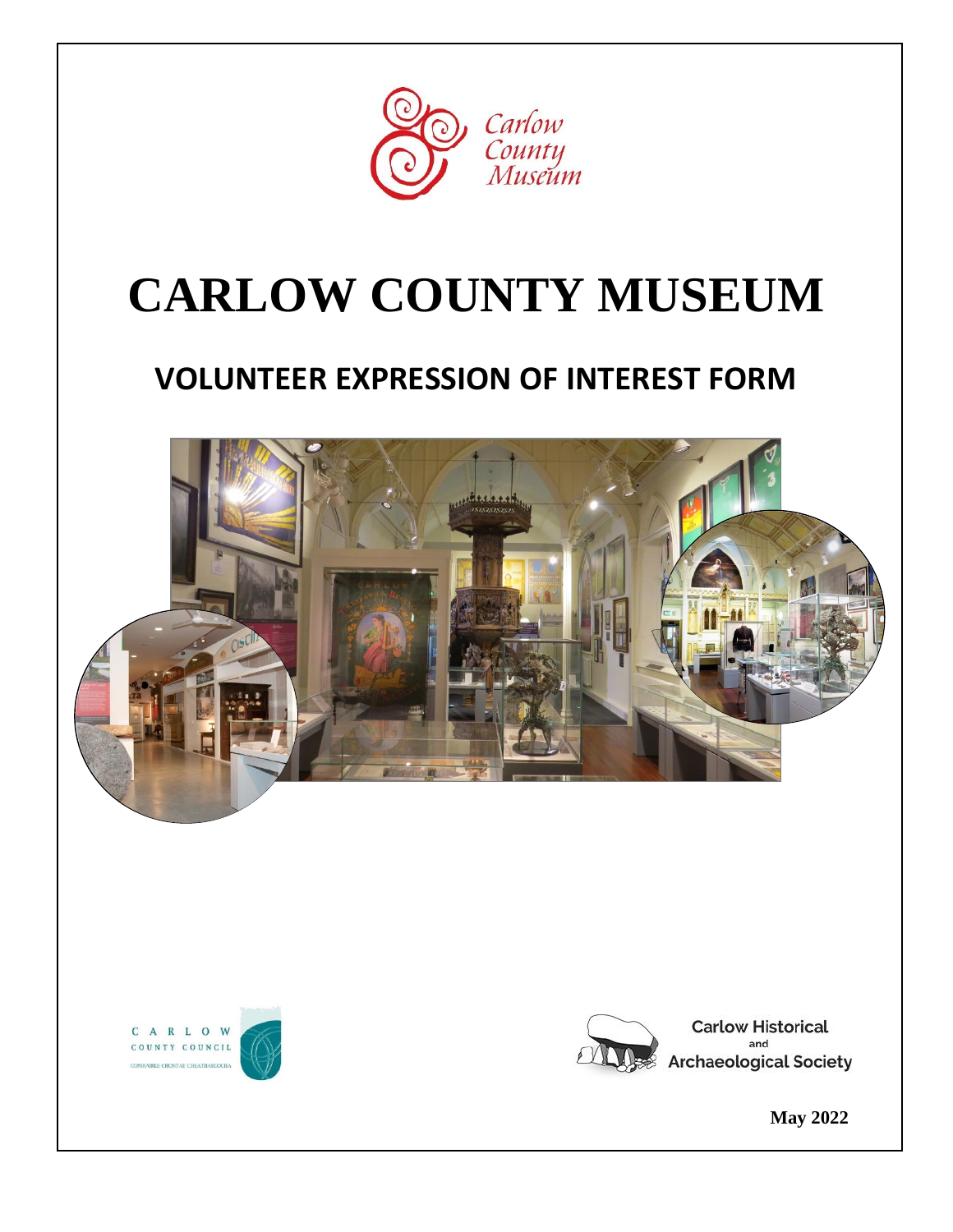#### **Carlow County Museum – Who We Are**

First opened in December 1973, Carlow County Museum is operated by Carlow County Council, in partnership with the Carlow Historical & Archaeological Society (C.H.A.S.).

Carlow County Museum is located in the Cultural Quarter of Carlow Town in the former Presentation Convent on College Street, R93E3T2. The Museum is part of a complex that also houses the Carlow Central Library and the Museum is entered through the Carlow Tourist Office.

Carlow County Museum has four exhibition galleries and gives a snapshot of the town and county's history. Three of the galleries have permanent displays, in that the exhibition themes remain the same and relevant artefacts are added to them. One gallery, on the second floor, is the Temporary Gallery and these exhibitions change over time. Admission to the Museum is free.

Among the hundreds of items on display is the famous and magnificent  $19<sup>th</sup>$  century hand carved pulpit from Carlow Cathedral, among the top 100 items to view in an Irish Museum**,** the pulpit is over 20ft tall and is made entirely of oak; the remains of the last cigarette smoked by Kevin Barry, a medical student from Co. Carlow, who was executed on November 1st, 1920 in Mountjoy Gaol, Dublin, at the age of 18 for his role in the Irish War of Independence; the wooden smoking pipe of Captain Myles Keogh, who was killed at the infamous Battle of Little Big Horn in 1876; find out about the great 19<sup>th</sup> century scientist John Tyndall who was the first person to discover the greenhouse effect and has a peak in the Alps named after him; see the  $16<sup>th</sup>$  century grave effigy of Robert Hartpole, the Constable of Carlow Castle; and the original gallows trapdoor from the Carlow Gaol which was used during the 19<sup>th</sup> century for public executions, probably the only gallows on display in the country!

Carlow County Museum has achieved Interim Accreditation under the Heritage Council's Museums Standards Programme for Ireland (MSPI) which promotes professional standards in the care of collections in Irish museums and galleries. Carlow County Museum is the first museum in County Carlow to participate in the programme.

Carlow County Museum is a member of the Local Authority Museums' Network (L.A.M.N) which represents the twelve Local Authority Museums across Ireland, which play a vital role in the social, cultural and economic life of regions across Ireland.

Carlow County Museum is a Designated Museum by the National Museum of Ireland under the National Monuments Acts 1930 – 2014. Under this designation, Carlow County Museum is legally entitled to collect, retain, request and display archaeological objects on behalf of the State. Dermot Mulligan, Museum Curator, is the Designated Person for County Carlow.

| Email:               | museum@carlowcoco.ie |
|----------------------|----------------------|
| Website:             | www.carlowmuseum.com |
| <b>Telephone:</b>    | 059-9131554          |
| <b>Social Media:</b> | @CarlowCountyMus     |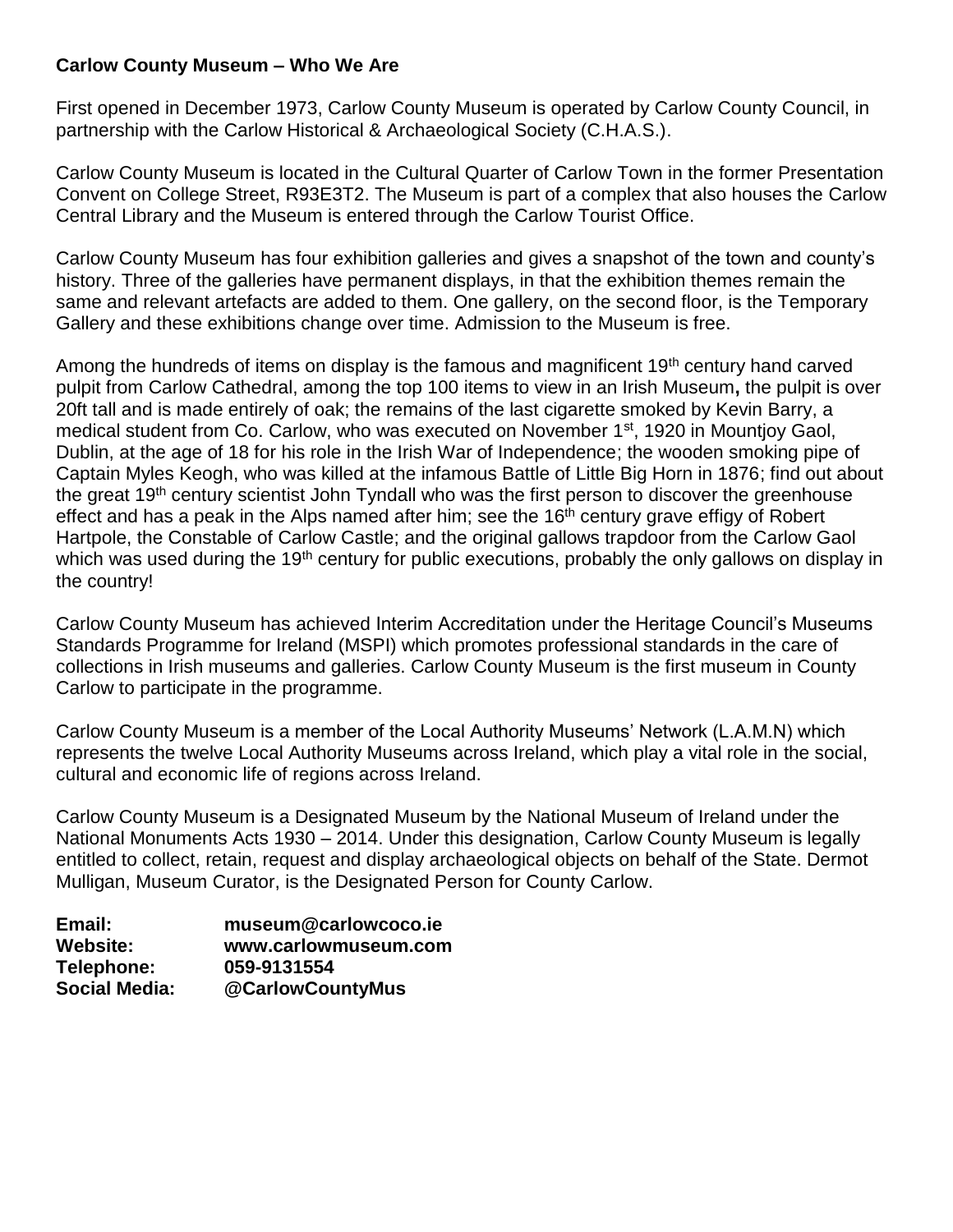### **The Museum Volunteer Role in Carlow County Museum:**

#### **Museum Volunteer:**

As volunteer you will form part of the committed team for Carlow County Museum. The team is the primary point of contact for the public. The team is responsible for maintaining optimum levels of customer care at all times, ensuring that all those visiting and using the Museum are looked after and ensuring that operations are run to the highest standards.

#### **Typical Volunteer Tasks:**

- Invigilating in the Museums display galleries.
- Meet, greet and assist visitors.
- Being present in the Museum during rostered hours to ensure comfort & safety of patrons.
- Greeting and acknowledging visitors in a friendly and welcoming manner.
- Dealing effectively with visitor enquiries and concerns, referring them to Museum Staff as appropriate.
- Received Garda Clearance before commencing your role.

### **Volunteer Skills:**

- Be 18 years of age or over.
- Be interested in the history and heritage of the county.
- Enjoy meeting people.

### **Your Commitment:**

One half day per month, either a morning or an afternoon. A Monthly Roster is issued to all volunteers.

| <b>Museum Opening Hours:</b>                                                                                                                                                                |  |
|---------------------------------------------------------------------------------------------------------------------------------------------------------------------------------------------|--|
| 1 <sup>st</sup> February to 31 <sup>st</sup> May, Monday – Friday 10.00am – 4.30pm<br>Saturday 10.00am $-$ 1.00pm and 1.30pm $-$ 4.30pm                                                     |  |
| 1 <sup>st</sup> June to 31 <sup>st</sup> August, Monday – Friday 10.00am – 5.00pm<br>Saturday $10.00$ am $- 1.00$ pm and $1.30$ pm $- 5.00$ pm<br>Sundays and Bank Holidays 2.00pm - 4.30pm |  |
| 1 <sup>st</sup> September to 31 <sup>st</sup> October, Monday – Friday 10.00am – 4.30pm<br>Saturday $10.00$ am $- 1.00$ pm and $1.30$ pm $- 4.30$ pm                                        |  |
| 1 <sup>st</sup> November to 31 <sup>st</sup> January, Monday to Friday, 10.00am $-$ 4.30pm                                                                                                  |  |

## **Data Protection:**

By submitting this application form to Carlow County Museum, you are consenting to the processing and storage of your personal data in order that you can progress through our volunteer application process.

Your data will only be used for your volunteering role and to comply with our statutory and legal obligations.

If you begin volunteering with the Museum we will retain your information for the duration of your commitment and up to 5 years after you cease volunteering.

If your application is unsuccessful we will retain your information for 12 months, after this date it will be safely destroyed.

Please refer to Carlow County Council and Carlow County Museum's Privacy Notice for more information.

Any information that you provide will be treated strictly in accordance with the Data Protection Acts, 1988 & 2018 and GDPR privacy laws.